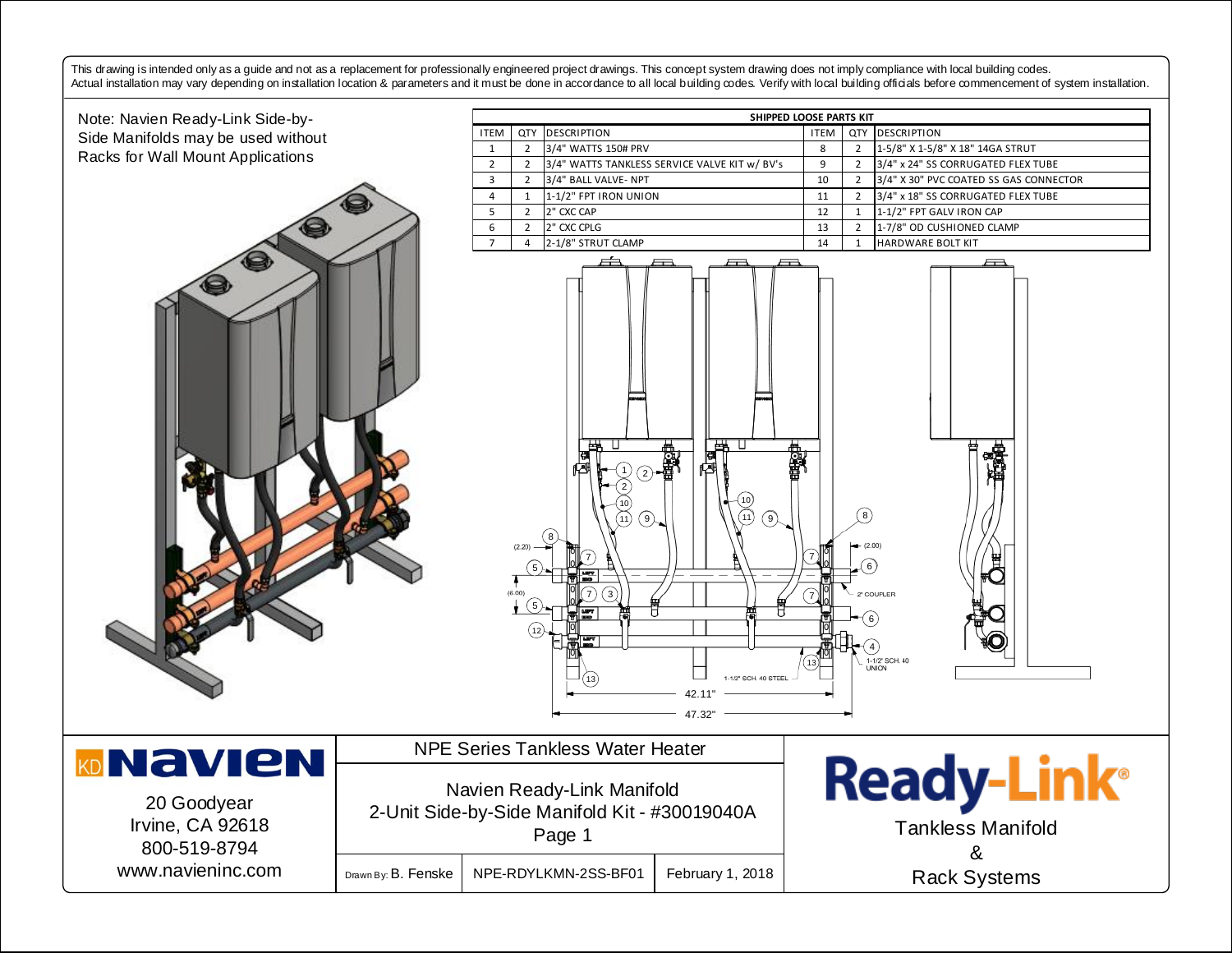This drawing is intended only as a guide and not as a replacement for professionally engineered project drawings. This concept system drawing does not imply compliance with local building codes. Actual installation may vary depending on installation location & parameters and it must be done in accordance to all local building codes. Verify with local building officials before commencement of system installation.